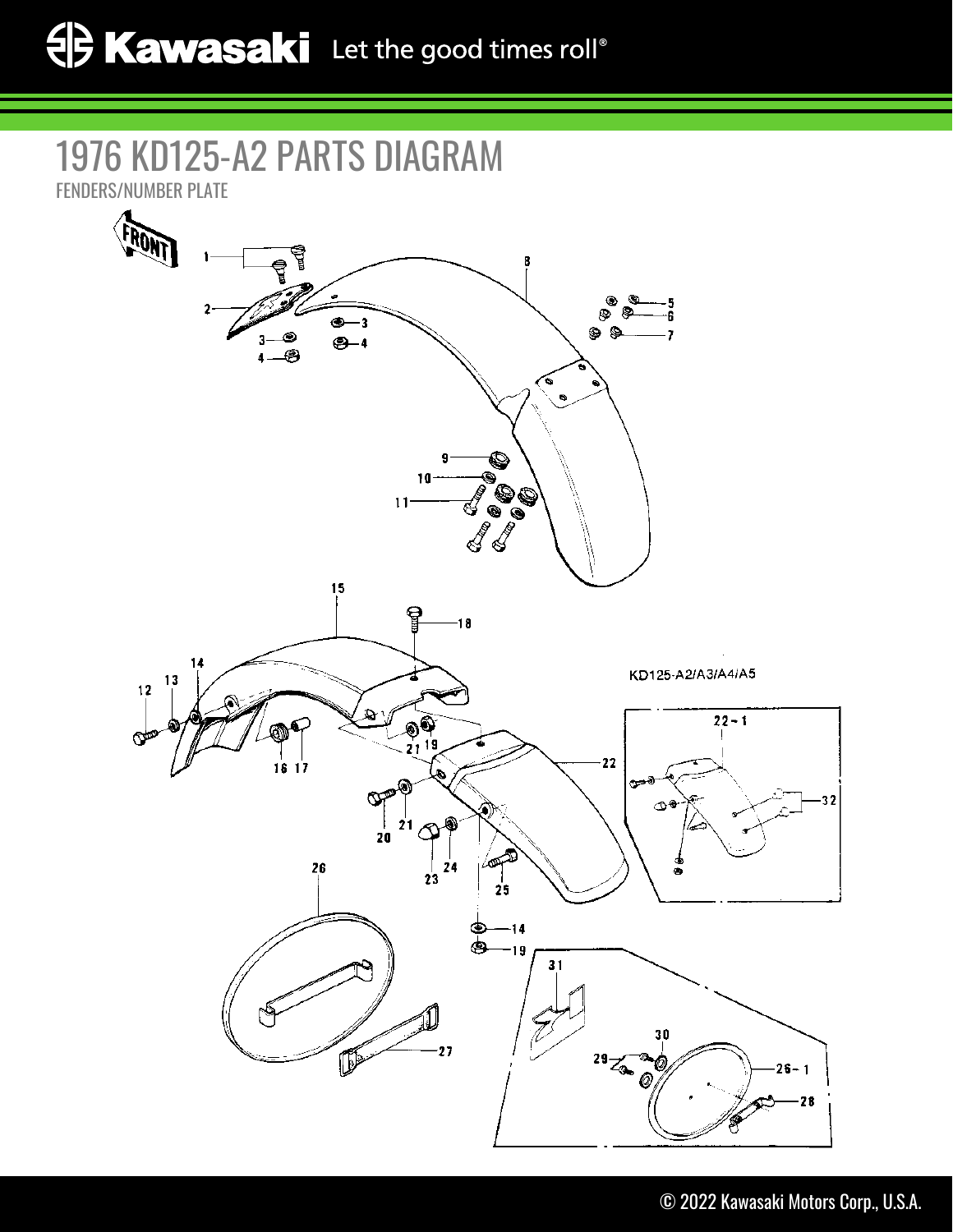## 1976 KD125-A2 PARTS LIST

FENDERS/NUMBER PLATE

| <b>ITEM NAME</b>                   | <b>PART NUMBER</b> | <b>QUANTITY</b> |
|------------------------------------|--------------------|-----------------|
| BOLT, 5X12 (Ref # 1)               | 92001-134          | 3               |
| FLAP, FRONT FENDER (Ref #2)        | 35019-007          | 1               |
| WASHER PLAIN 5MM (Ref #3)          | 410B0500           | 3               |
| NUT, 5MM (Ref #4)                  | 311B0500           | 3               |
| WASHER, PLAIN, 7MM (Ref #5)        | 92022-228          | 4               |
| COLLAR (Ref #6)                    | 92027-194          | 4               |
| DAMPER RUBBER (Ref #7)             | 92075-103          | 4               |
| FENDER-FR, SILVER (Ref # 8)        | 35004-086-1W       | 1               |
| FENDER-FR,F.BLACK (Ref #8)         | 35004-086-21       | 1               |
| FENDER-FR, WHITE (Ref #8)          | 35004-1001-6V      | 1               |
| FENDER-FR, TANGERINE (Ref #8)      | 35004-1001-6M      | 1               |
| DAMPER RUBBER, RR FEND (Ref # 9)   | 92075-121          | 4               |
| WASHER SPRING 6MM (Ref # 10)       | 461F0600           | 4               |
| BOLT-UPSET (Ref # 11)              | 112G0625           | 4               |
| BOLT-UPSET, 6X16 (Ref # 12)        | 112G0616           | $\overline{2}$  |
| WASHER SPRING 6MM (Ref # 13)       | 461F0600           | $\overline{2}$  |
| WASHER 6.5X20X1.6T (Ref # 14)      | 92022-125          | 3               |
| FENDER-RR (Ref # 15)               | 35022-100          | 1               |
| DAMPER RUBBER (Ref # 16)           | 92075-105          | $\overline{2}$  |
| COLLAR (Ref #17)                   | 92027-103          | $\overline{2}$  |
| BOLT-UPSET (Ref #18)               | 112G0614           | 1               |
| NUT, LOCK 6MM (Ref # 19)           | 92017-014          | 3               |
| BOLT, 6 X 18 (Ref # 20)            | 110B0618           | $\overline{2}$  |
| WASHER PLAIN 6MM (Ref # 21)        | 411B0600           | $\overline{2}$  |
| FENDER, REAR, M. SILVER (Ref # 22) | 35022-120-1W       | 1               |
| FENDER-RR,F.BLACK (Ref # 22-1)     | 35022-120-21       | 1               |
| FENDER-RR, WHITE (Ref # 22-1)      | 35022-120-A7       | 1               |
| FENDER-RR, TANGERINE (Ref # 22-1)  | 35022-120-B2       | 1               |
| NUT FUEL TANK FRONT (Ref # 23)     | 92020-007          | $\overline{2}$  |
|                                    |                    |                 |